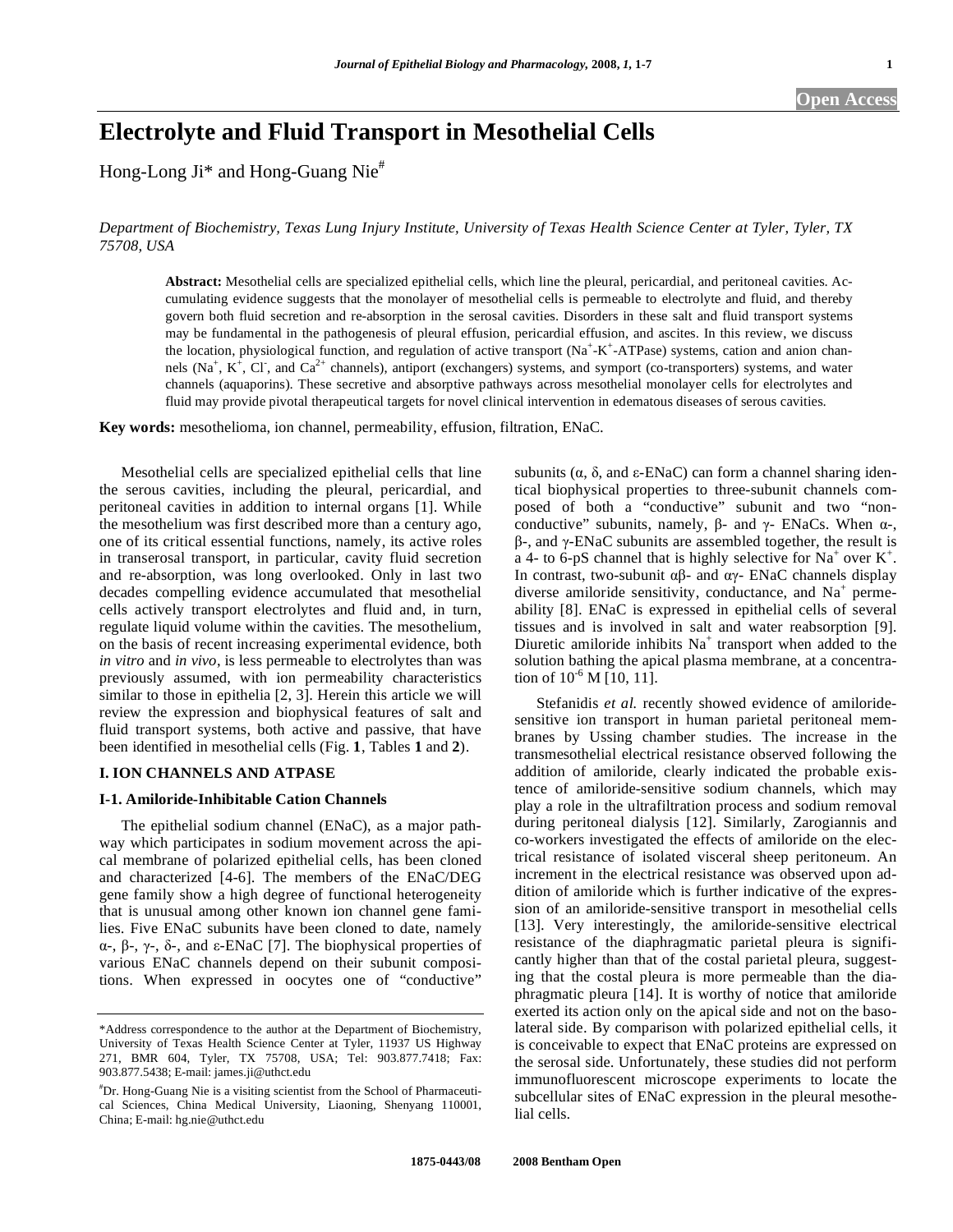

**Fig. (1).** Electrolyte and fluid transport systems reported in mesothelial cells. The location of ion transport systems is indicated in either the apical or basolateral membrane. The specific inhibitor for each transport pathway is shown. AQP, aquaporins. Please see the legends of Table **1** and **2** for the full names of other abbreviations.

| <b>Transport</b>                          | <b>Source</b>                                             | <b>Blocker</b> (M)                                                                                                   | Technique                                           | Ref                |
|-------------------------------------------|-----------------------------------------------------------|----------------------------------------------------------------------------------------------------------------------|-----------------------------------------------------|--------------------|
| Amiloride-sensitive<br>transport          | Human parietal peritoneum                                 | $10^{-3}$ amil to apical, basolateral<br>sides                                                                       | Ussing chamber                                      | [12, 19]           |
|                                           | Sheep visceral peritoneum                                 | $10^{-3}$ amil to apical, basolateral<br>sides                                                                       | Ussing chamber                                      | [13, 19]           |
|                                           | Human, sheep parietal pleura                              | $10^{-5}$ amil to apical side                                                                                        | Ussing chamber                                      | $[19]$             |
|                                           | Sheep parietal pleura                                     |                                                                                                                      | Ussing chamber, histology                           | $[14]$             |
|                                           | Knockout mouse pleura                                     | $2\times10^{-4}$ amil to pleural space,                                                                              | pleural fluid clearance                             | $[15]$             |
| $Na^+$ -K $^+$ -ATPase                    | Sheep visceral and parietal pleura                        | $10^{-3}$ ouabain to apical and<br>basolateral sides                                                                 | Ussing chamber                                      | [20]               |
|                                           | Rabbit pleura                                             | $2\times10^{-4}$ ouabain to apical, baso-<br>lateral sides                                                           | measurement of the net rate of liquid<br>absorption | [21, 22]           |
| $Ca^{2+}$ -ATPase                         | Mouse peritoneum, mesothelial cells                       |                                                                                                                      | immunofluorescence, electron micros-<br>copy        | [23]               |
| $K^+$ channels                            | Human peritoneum, mesothelial cells                       | $3\times10^{-3}$ TEA, $10^{-8}$ IBTx, $3\times10^{-4}$<br>BaCl <sub>2</sub> , $2 \times 10^{-8}$ TPQ, $10^{-4}$ 4-AP | patch-clamp, RT-PCR                                 | $[24]$             |
| $Ca^{2+}$ channels                        | Rat pleural and pericardial mesothelial<br>cells          | $10^{-6}$ nifedipine, $10^{-5}$ ryanodine                                                                            | measurement of $Ca^{2+}$ , staining                 | $[25]$             |
|                                           | Rat peritoneal mesothelial cells                          |                                                                                                                      | cell cGMP and $Ca2+$ , SEM                          | $\lceil 26 \rceil$ |
| Cl channels                               | Human primary pleural mesothelioma<br>cells. MeT-5A cells | $10^{-4}$ NPPB                                                                                                       | patch-clamp, RT-PCR, staining                       | $[27]$             |
| Voltage-gated Na <sup>+</sup><br>channels | Human pleural specimen, mesothe-<br>lioma cells           | $10^{-6}$ TTX                                                                                                        | patch-clamp, RT-PCR                                 | $[24]$             |
| Aquaporin 1                               | Knockout mouse pleura                                     | $1.1 \times 10^{-5}$ HgCl <sub>2</sub>                                                                               | permeability and clearance, RT-PCR,<br>staining.    | [15, 28]           |

| <b>Ion Channels and ATPases in Mesothelial Cells</b><br>Table 1. |  |  |
|------------------------------------------------------------------|--|--|
|------------------------------------------------------------------|--|--|

Ref, references; amil, amiloride; TEA, tetraethylammonium; IBTx, iberiotoxin; TPQ, tertiapine-Q; 4-AP, 4-aminopyridine; NPPB, nitrophenylpropylamino benzoate; TTX, tetrodo-<br>toxin; SITS, 4-acetamido-4'-isothiocyanatostilben transcription polymerase chain reaction; cGMP, guanosine-3',5'-cyclic monophosphate.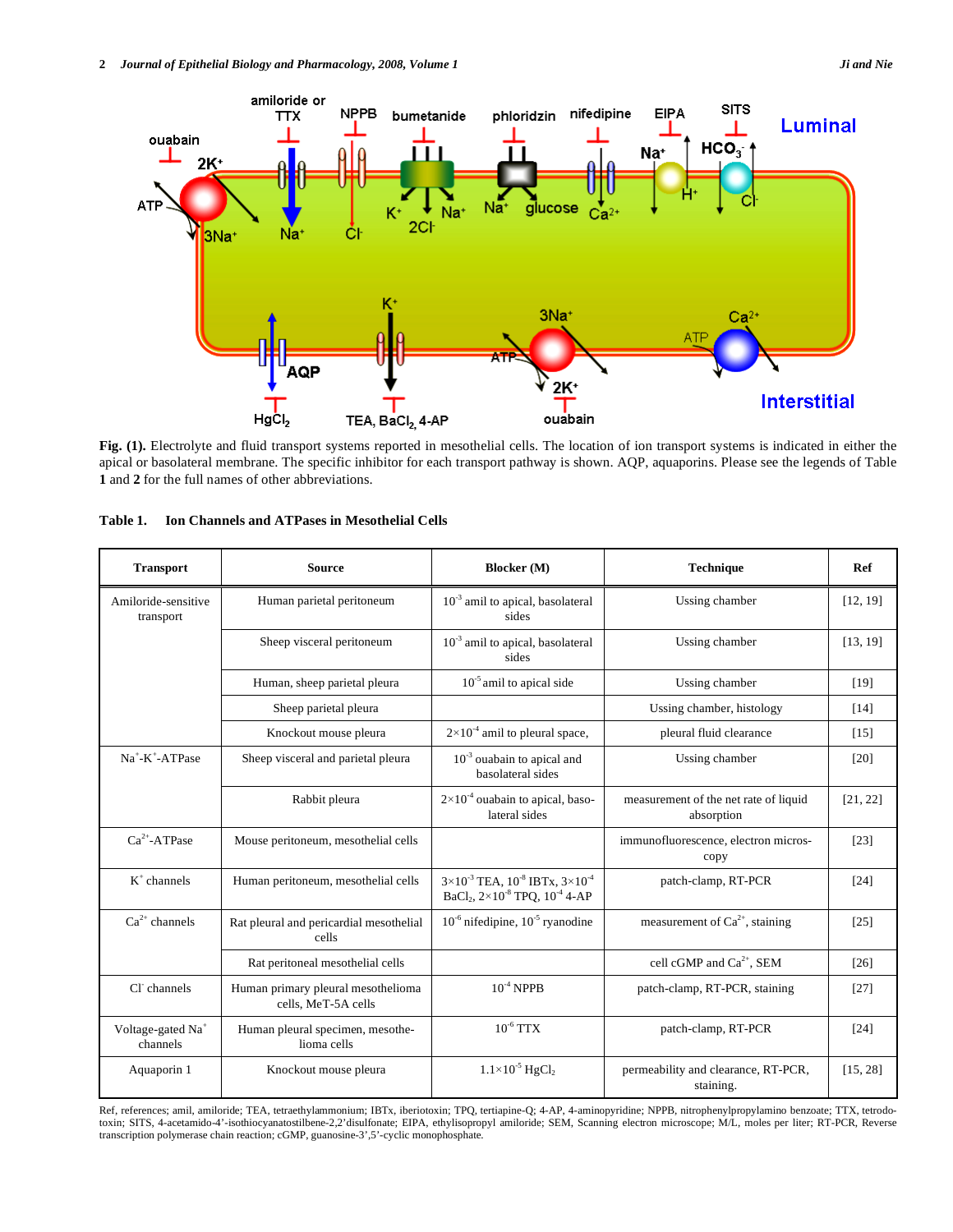| <b>Transport</b>                                          | Source                                  | <b>Blocker</b> (M)           | <b>Technique</b>                                    | Ref          |
|-----------------------------------------------------------|-----------------------------------------|------------------------------|-----------------------------------------------------|--------------|
| $Na^{\dagger}/H^{\dagger}$ exchanger                      | Rabbit pleura                           | $7 \times 10^{-4}$ amiloride | net rate of liquid absorption                       | [21, 22, 39] |
|                                                           | Human primary pleural mesothelial cells | $10^{-4}$ EIPA               | $pH_i$                                              | $[40]$       |
| CI/HCO <sub>3</sub><br>exchanger                          | Rabbit pleura                           | $10^{-4}$ SITS               | net rate of liquid absorption                       | [21, 22]     |
| $Na^+$ -glucose<br>transporter                            | Rabbit pleura                           | $\sim 10^{-3}$ phloridzin    | net rate of liquid absorption, glucose              | $[41]$       |
|                                                           | Rabbit pleura and mesothelial cells     |                              | western blot                                        | $[42]$       |
| $Na^+$ -/K <sup>+</sup> -/2Cl <sup>+</sup><br>transporter | Rabbit pleura                           | $10^{-4}$ bumetanide         | net rate of liquid absorption                       | $[22]$       |
|                                                           | Rabbit pleura                           | $10^{-5}$ bumetanide         | net rate of liquid absorption, Na <sup>+</sup> ions | [43]         |

**Table 2. Antiport and Symport Systems in Mesothelial Cells** 

SITS, 4-acetamido-4'-isothiocyanatostilbene-2,2'disulfonate; EIPA, ethylisopropyl amiloride; M/L, moles per liter; pHi, intracellular pH.

 Very recently, Jiang and colleagues studied the amiloride-sensitive fluid transport pathway in pleura *in vivo* [15]. The  $\beta_2$  adrenergic receptor agonist, terbutaline increased pleural isosmolar fluid absorption, which was inhibited by amiloride. Neither terbutaline nor amiloride affected osmotic water movement. Terbutaline has long been used clinically to effectively ameliorate pulmonary edema by up-regulating ENaC activity and thereby expediting edematous liquid clearance [16, 17]. These exciting observations support the scenario that ENaC channels are functionally expressed in pleural tissues and contribute to pleural fluid re-absorption. However, it should be remembered that ENaC expression in mesothelial cells has not been systematically characterized at the mRNA and protein levels. We recently detected expression of  $\alpha$ -,  $\beta$ -,  $\gamma$ -, and  $\delta$  ENaC subunits at the mRNA and protein levels in M9K cells, a human pleural mesothelial cell line and mouse pleural tissues [18]. More excitingly, an amiloride-sensitive, ENaC-like short-circuit current was recorded in mouse pleural tissues and confluent M9K monolayers mounted in Ussing chamber [18]. The systematic biophysical and pharmacological features of this ENaC-like channel are being characterized in our laboratory currently (Nie *et al.* unpublished data).

# **I-2. Na<sup>+</sup> -K<sup>+</sup> -ATPase and Ca2+-ATPase**

In epithelial cells,  $Na^+$ - $K^+$ -ATPase is located at the basolateral membrane and extrudes cytosolic sodium ions, working together with apically situated ENaC channels to serve as a vital vectorial salt re-absorption pathway. This enzyme transports two potassium ions into the cell and transports three sodium ions out of the cell for each molecule of ATP hydrolyzed. Pharmacological evidence based on the use of specific inhibitors, ouabain supports the conclusion that  $Na<sup>+</sup>$  $K^+$ -ATPase is expressed in the pleura of sheep and rabbits. [20-22]. According to these results, there may be two subtypes of mesothelial cells in the pleura. In the first group of cells, the  $Na^+ - K^+$ -ATPase is likely expressed only in the mucosal side and therefore should pump  $Na<sup>+</sup>$  ions out of the pleural space. While in the second group of cells, the  $Na<sup>+</sup>$ - $K^+$ -ATPase is located in the serosal side, which could be involved in recycling  $K^+$  and possibly other unknown function. Intriguingly,  $Na^+ - K^+ - ATP$  as also been discovered on the apical membrane in other epithelial cells, for example, in the chordoid plexus [29, 30] and retinal pigment epithelium [31, 32]. These mechanisms are probably involved in maintaining an adequate volume and physiological composition of the pleural fluid and of mesothelial cell cytoplasm [20, 21]. Morphologically (Fig. **2**), two different kinds of cells exist in the pleural mesothelium: the flat cells (type I), which are the most numerous and have well developed tight junctions, and the cuboidal cells (type II), which have less developed tight junctions [21, 33, 34]. However, the diverse distribution of Na<sup>+</sup>-K<sup>+</sup>-ATPase and of other transport systems in these two subtypes of cells still needs to be clarified.

Given ouabain was used as a specific blocker for  $Na^+ - K^+$ ATPase in these studies, and the location of  $Na^+ - K^+$ -ATPase has not been verified immunocytochemically, we should



**Fig. (2).** Histology of human pleural mesothelial cells (adapted from Cagle and Churg with permission from *Archives of Pathology & Laboratory Medicine*. Copyright 2005. College of American Pathologists [34]). **A.** Type I mesothelial cells. High-power view shows flat, inconspicuous normal mesothelial cells lining the visceral pleural surface (hematoxylin-eosin, original magnification 300). **B.** Type II mesothelial cells. A more conspicuous layer of relatively bland cuboidal cells regularly spaced along the pleural surface (hematoxylin-eosin, original magnification  $\times$ 350).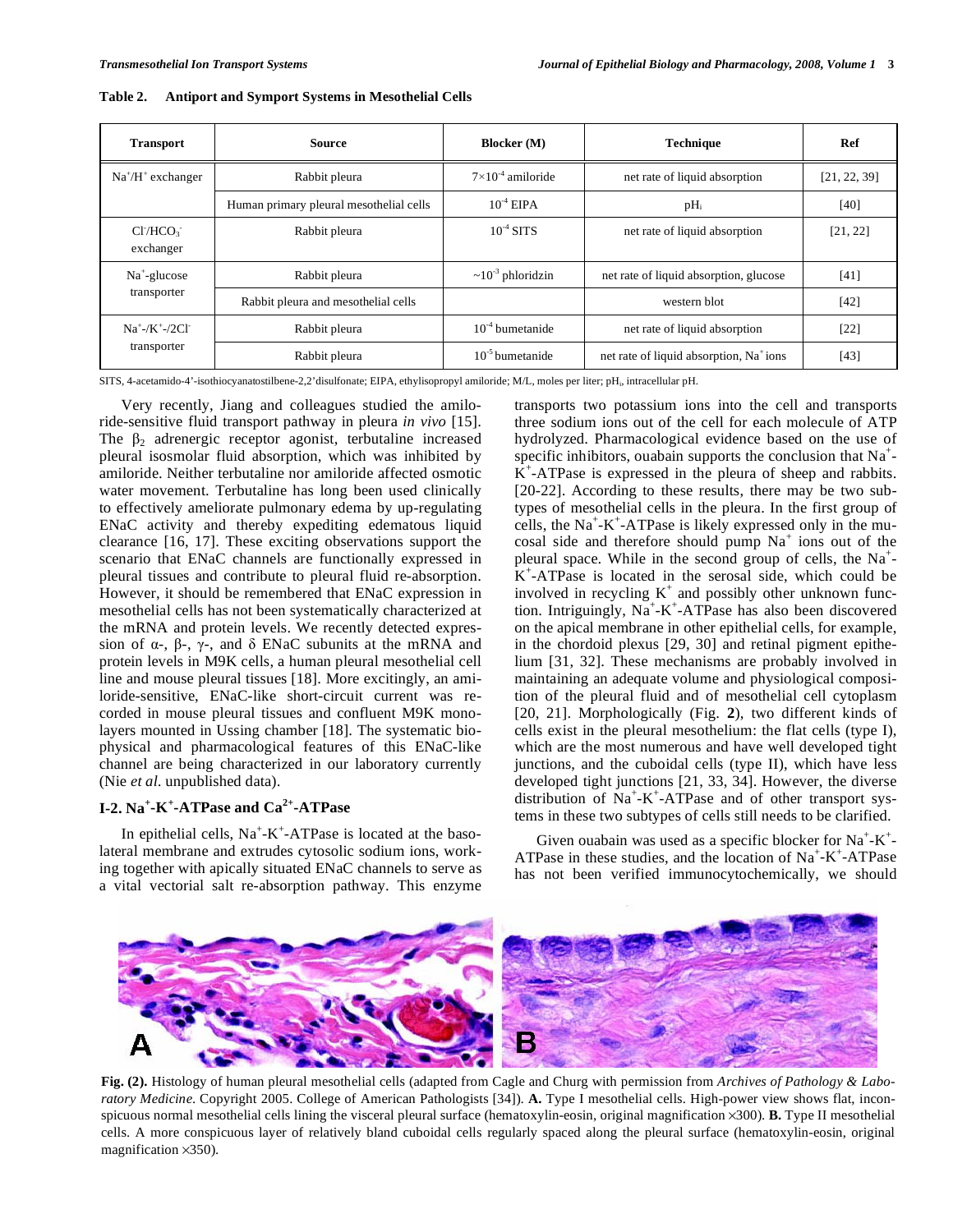keep in mind that ouabain-inhibitable  $H^+$ -K<sup>+</sup>-ATPase  $\alpha$ subunit may co-exist [35, 36].  $H^+$ -K<sup>+</sup>-ATPase has been found in re-absorptive epithelial tissues, including kidney and gastrointestinal tract [36, 37]. It has been reported  $H^+$ - $K^+$ -ATPase can form a hybrid with  $Na^+$ -K<sup>+</sup>-ATPase [36]. However, Little is known if  $H^+$ -K<sup>+</sup>-ATPase is expressed in the apical and basolateral membranes in mesothelia.

Caveolar accumulation of the plasmalemmal  $Ca^{2+}$ -ATPase by electron microscopy immunolabelling was seen in mesothelial cells [23]. In addition to caveolae attached to the apical and basolaterial membranes, vesicles deep in the cytoplasm in mesothelial cells were labeled for the plasmalemmal  $Ca^{2+}$  pump. It is not clear whether the cytoplasmic vesicles in this type of cells are connected to the surface membrane. In the mesothelial cells, the majority of the labeling in the caveolae was observed along the cytoplasmic surface of the plasma membrane, with relatively few gold particles seen on the exoplasmic side. This distribution is consistent with the molecular structure of the plasmalemmal  $Ca^{2+}$ -ATPase; it traverses the lipid bilayer multiple times but most of the molecular mass is thought to exist in the cytoplasm [23]. It is inferred that the smooth plasmalemmal invagination is an apparatus specialized for  $Ca^{2+}$  intake and extrusion from the cytoplasm.

#### **I-3. Potassium Channels**

 Potassium channels are predominately expressed in the interstitial membrane in absorptive epithelium. By comparing normal and neoplastic mesothelial cells, Fulgenzi *et al.*  assessed possible differences in the expression patterns of  $K^+$ channels between these two types of cells [24]. Voltagegated  $K^+$  currents, an inward rectified fraction  $(K_{IR})$ , and most prominent  $K^+$  current (maxi $K_{Ca}$ ), which could be measured in most normal mesothelial cells, were not found in neoplastic mesothelial cells. The lack of  $K^+$  efflux pathways through voltage-gated  $K^+$  channels may explain the wellknown resistance to chemotherapy of primary mesotheliomas, for  $K^+$  efflux is an early event in the apoptotic process, and a decrease in intracellular  $K^+$  is a prerequisite for apoptosis triggering and progression [38].

# **I-4. Calcium Channels**

Voltage-dependent  $Ca^{2+}$  channels have been found in mesothelial cells. Ito *et al.* studied the mechanisms of cytosolic  $Ca^{2+}$  mobilization in mesothelial cells and found that  $Ca^{2+}$  influx, which is carried by L-type voltage-dependent  $Ca^{2+}$  channels and receptor-operated  $Ca^{2+}$  channels, is critical for increasing cytosolic  $Ca^{2+}$  [25]. It is well-known that elevated intracellular  $Ca^{2+}$  ion acts as a second messenger and initiates numerous important cellular events. In addition, Factin-staining studies have clearly shown a regulatory role for cytosolic  $Ca^{2+}$  in cytoskeleton assembly in mesothelial cells [25].

 Recently, it has been reported that nitric oxide (NO) can decrease cytosolic  $Ca^{2+}$  in the rat peritoneal mesothelial cells through the NO-cGMP signaling pathway [26]. This process is associated with the L-type voltage-gated  $Ca^{2+}$  channel. On the other hand, NO also enlarges the opening area of the lymphatic stomata and thereby enhances lymph drainage *via*  the NO-cGMP-Ca<sup>2+</sup> signaling pathway [26].

### **I-5. Chloride Channels**

 Chloride channels, for example the cystic fibrosis transmembrane conductance regulator (CFTR), in the apical membrane of epithelial cells, are predominate fluid secretion mediators. Meyer and colleagues demonstrated the presence of a regulatory volume decrease channel (RVDC), which is also active in isotonic conditions in mesothelioma cells [27]. The number of active anion channels increases in hypotonic conditions, in concert with enhanced swelling-activated chloride current (ICln) expression in the cell membrane. This latter event could be the result of activation of the RVDC. Whether RVDC is due to or regulated by ICln is still a matter of debate [44]. Further investigation of the differences between chloride channel properties in mesothelial and mesothelioma cells is warranted since the RVDC may be involved in the regulation of both the progress of the cell cycle and of cell migration and apoptosis. More importantly, these studies could prove useful in the diagnosis and/or treatment of mesothelioma, a cancer type particularly resistant to chemotherapy [45].

 In marked contrast to the extensive studies on CFTR in epithelial cells, none have been reported in mesothelial cells. This is despite the fact that cystic fibrosis patients generally have chronic inflammation of pleural cavity and adhesions occur following lung transplantation [46].

# **I-6. Voltage-Gated Sodium Channels**

 Increased activity of voltage-gated sodium channels in the plasma membrane of neoplastic cells compared to their normal counterparts has been reported in epithelial cells [47]. Similarly, Fulgenzi *et al.* have reported that an inward rectified, voltage-gated sodium channel is expressed in mesothelioma cells. This is not detected in normal mesothelial cells. Furthermore blockade of the voltage-gated sodium channel with TTX decreased mesothelioma cell migration in *in vitro* motility assays, but had little effect on cell viability, proliferation, or apoptosis progression triggered by UV exposure. These studies suggest that the TTX-sensitive voltage-gated Na<sup>+</sup> currents might facilitate increased motility of neoplastic cells, a feature often associated with the malignant phenotype [24].

#### **I-7. Aquaporins**

 The aquaporins (AQPs) are a family of small membranespanning proteins (monomer size, 30 kDa) that are expressed in the plasma membranes of many types of cells involved in fluid transport. The AQP family of water channels comprises 10 proteins cloned from mammals and many more from amphibians, plants, yeast, bacteria, and various lower organisms. Several of the mammalian aquaporins (e.g., AQP1, AQP2, AQP4, and AQP5) appear to be highly selective for the passage of water, whereas others (recently termed aquaglyceroporins) also transport glycerol (e.g., AQP3 and AQP8) and even larger solutes (AQP9) [48]. Aquaporin water channels play an important role in the regulation of dynamic fluid homeostasis [49]. Water movement across aquaporins can be driven by osmotic, oncotic, or hydrostatic forces.

 AQPs have been found to be localized in mesothelial cells [50]. AQP1 was expressed in diaphragmatic, visceral,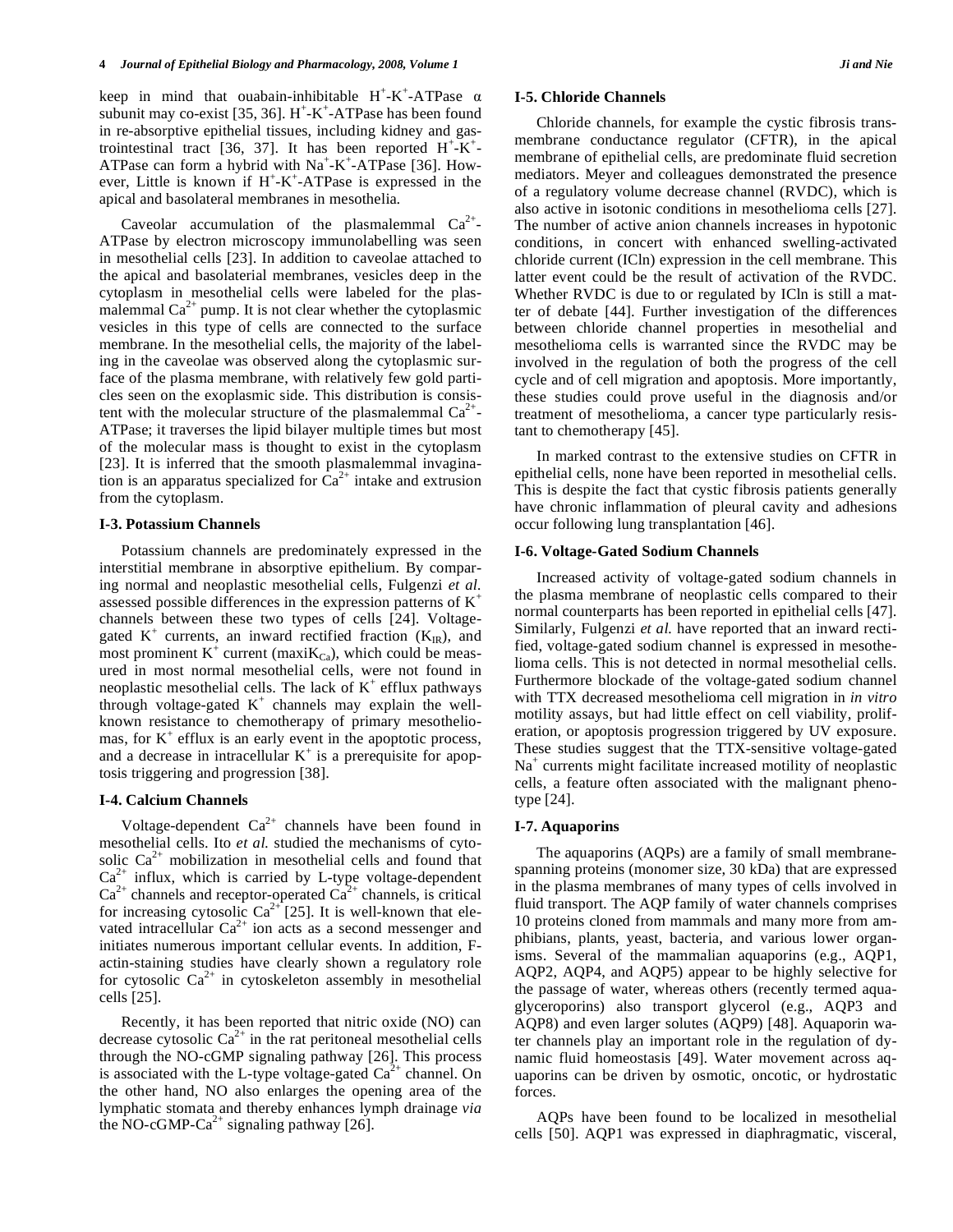and parietal pleura [28], indicating that AQP1 may play a role in fluid dynamics in the pleural spaces. Pleural osmotic water permeability in AQP1 knockout mice was examined. Compared to normal control animals, the deletion of AQP1 significantly reduced pleural osmotic water permeability, but not isosmolar liquid pleural absorption [15]. These studies provide compelling evidence that AQP1 does indeed govern pleural fluid turnover.

# **II. ANTIPORT AND SYMPORT SYSTEMS**

#### **II-1. Antiport Systems (Exchangers)**

# *II-1-1. Na<sup>+</sup> -Dependent Cl- /HCO3- Exchanger*

 Indirect evidence for the existence of solute-coupled fluid absorption from the pleural space of rabbits has been provided by measuring the net rate of fluid absorption (Jnet) of Ringer hydrothoraces in the presence or absence of inhibitors of the  $Na^+/H^+$ -Cl<sup>'</sup>/HCO<sub>3</sub> coupled exchanger (4-acetamido-4'- isothiocyanatostilbene-2,2'disulfonate 0.1 mM, bumetanide 0.1 mM, and amiloride 0.7 mM) [39]. In the presence of these inhibitors, Jnet was markedly smaller than in the control ones. These findings suggested the occurrence of a solute-coupled fluid absorption from the pleural space, consistent with the involvement of a  $Na^+\overline{H}^+$ -Cl<sup>-</sup>/HCO<sub>3</sub> co- exchanger located on the serosal side of the pleural mesothelium [21, 22]. So far, several sodium-dependent  $HCO<sub>3</sub>$ transport isoforms have been cloned [51, 52]. The molecular basis of this coupled exchanger activity in pleural tissues requires follow-up studies.

# *II-1-2. Na<sup>+</sup> /H+ Exchanger*

 Using a pH-sensitive fluorescent probe, 2',7'-bis(2 carboxyethyl)-5(6)-carboxyfluorescein, Liaw and co-workers observed that PKC activation is one of the downstream signals in the epidermal growth factor-induced activation of the Na<sup>+</sup>/H<sup>+</sup> exchanger in primary cultures of human pleural mesothelial cells [40]. 12-O-tetradecanoylphorbol 13-acetate stimulates the ethylisopropyl amiloride-sensitive  $Na^{\dagger}/H^{\dagger}$  exchanger, and subsequent alkalosis can be blocked by the PKC inhibitors chelerythrine and staurosporine. Taken together, these reports suggest that PKC is indeed involved in the activation of the  $\text{Na}^{\text{*}}/\text{H}^{\text{+}}$ -exchanger in mesothelial cells.

### **II-2. Symport Systems (Co-Transporters)**

# *II-2-1. Na<sup>+</sup> -Glucose Co-Transporter*

Evidence for a Na<sup>+</sup>-glucose co-transporter in the mesothelium has also been provided through use of 0.5-2 ml albumin-Ringer hydrothoraces with a specific inhibitor, phloridzin (0.1-1 mM) [41]. The decrease in net rate of fluid absorption in pleural space produced by phloridzin suggests that a  $Na^+$ -glucose co-transporter operates on the luminal side of the pleural mesothelium and this contributes to the solute-coupled pleural fluid absorption. Subsequently the same group found that the  $Na^+$ -glucose co-transporter activity is coordinated with  $Na^+$ -dependent  $HCO_3^-$  exchanger activity on the luminal side under physiologic conditions [39]. Owing to the morphological similarity between pleural visceral and parietal mesothelial cells, it seemed likely that the solute-coupled fluid absorption occurred on both sides. Indeed, the most recent results clearly provided molecular evidence for the Na<sup>+</sup> -glucose co-transporter both in the visceral and parietal pleural mesothelium [42].

# *II-2-2. Na<sup>+</sup> -K+ -2Cl- Co-Transporter*

 Zocchi *et al.* found that in hydrothoraces with amiloride plus terbutaline, a  $\beta_2$  adrenergic receptor agonist, the net rate of fluid absorption in pleural space was greater than in those with amiloride alone [43]. This observation indicates that terbutaline activates an amiloride-insensitive mechanism for Na<sup>+</sup> transport across the luminal membrane of the mesothelium. Bumetanide, a potent  $Na^+ - K^+ - 2Cl^-$  co-transport inhibitor, completely blocked the terbutaline-induced increase in the net rate of fluid absorption. Obviously, terbutaline increased the albumin-Ringer net absorption rate either through activation of the  $\overline{Na}^+$ - $K^+$ -2Cl co-transport system or a Na<sup>+</sup>-Cl<sup>-</sup> symporter [43]. Furthermore, Ye *et al.* recently found B adrenogic receptor stimulation by endogenous fetal epinephrine increased fetal distal airspace fluid clearance in timed-pregnant guinea pigs and that this involved bumetanide-sensitive ion transport, *i.e.*, the  $Na^+ - K^+ - 2Cl^-$  cotransporter [53].

# **III. PHYSIOLOGICAL AND CLINICAL RELEVANCE**

 Irrespective of their anatomical origin, peritoneal, pleural, and pericardial mesothelial cells have shown similarities in their functional properties [54]. To provide a non-adhesive frictionless protective barrier that facilitates movement of opposing tissues and organs within the serous cavities, the volume and components of the fluid in pleura, pericardium, and peritonium must be tightly regulated. For example, the volume of pleural fluid results from a balance of fluid inflow and outflow, occurring by Starling forces (assuming filtration through the parietal, and absorption through the visceral mesothelium), amiloride-sensitive lymphatic drainage through the parietal pleura stomas, and electrolyte-coupled fluid absorption through the mesothelium of both sides [55, 56]. In humans, the balanced rate of fluid secretion and absorption in the steady state is  $\sim 0.01$  ml kg<sup>-1</sup> h<sup>-1</sup> [57]. Compelling evidence, as reviewed in this manuscript, confirms the critical role played by mesothelial cells in fluid transport across the serosal cavities. In addition, mesothelial cells play a central role in antigen presentation, inflammation and tissue repair, coagulation and fibrinolysis, and tumor cell adhesion within the serosal cavities [54].

 Pleural effusions, pericardial effusions, and ascites are all common medical problems and significant causes of morbidity. The pathogenesis of these diseases may involve increased transmesothelial membrane filtration, reduced fluid reabsorptive transport, pulmonary capillary pressure, decreased negative intrapleural or oncotic pressure, or obstructed lymphatic flow which is a most common complication in mesothelioma, bacterial infection, and tuberculosis [58]. For example, most patients with earlier stage mesothelioma present with pleural effusions [59]. Ion transport systems in mesothelial cells, such as voltage-gated  $Na<sup>+</sup>$  channels [24], not only regulate the balance of fluid turnover and absorption, but also relate to cell proliferation.

### **IV. PROSPECTIVE**

 The control of both the volume and composition of the fluid in pleural, pericardial, and peritoneal cavities is affected by a number of mechanisms [3]. Until recently the potential contribution of aforementioned ion electrolyte transport systems in this review, to the cavity fluid turnover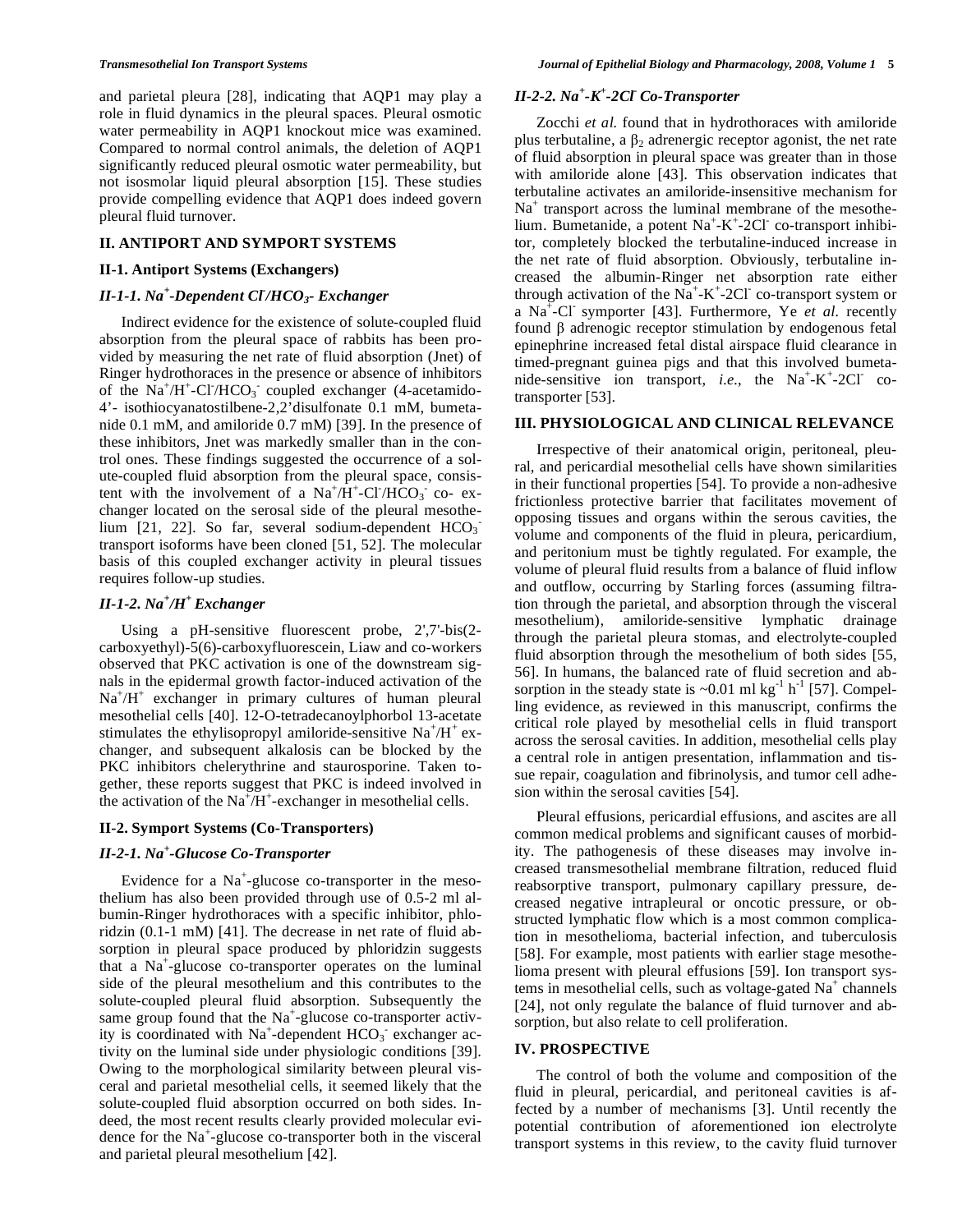and re-absorption have been neglected. Increasing evidence has now accumulated to support the contention that active transmesothelial transport does play an important role [12, 13, 20]. However, further studies using state-of-the-art techniques, such as genetic knockout models, are still required to unequivocally discern the role played by these transport systems under physiological and pathological conditions.

### **ACKNOWLEDGMENTS**

 This work is supported by NIH grant HL 87017. We thank Dr. Mark AL Atkinson for the critical reading of the manuscript.

# **REFERENCES**

- [1] Lai-Fook SJ. Pleural mechanics and fluid exchange. Physiol Rev 2004; 84(2): 385-410.
- [2] Yung S, Li FK, Chan TM. Peritoneal mesothelial cell culture and biology. Perit Dial Int 2006; 26(2): 162-73.
- [3] Zocchi L. Physiology and pathophysiology of pleural fluid turnover. Eur Respir J 2002; 20(6): 1545-58.
- [4] Canessa CM, Schild L, Buell G, *et al*. Amiloride-sensitive epithelial Na<sup>+</sup> channel is made of three homologous subunits. Nature 1994; 367(6462): 463-7.
- [5] Lingueglia E, Voilley N, Waldmann R, Lazdunski M, Barbry P. Expression cloning of an epithelial amiloride-sensitive Na<sup>+</sup> channel. A new channel type with homologies to Caenorhabditis elegans degenerins. FEBS Lett 1993; 318(1): 95-9.
- [6] Waldmann R, Champigny G, Bassilana F, Voilley N, Lazdunski M. Molecular cloning and functional expression of a novel amiloridesensitive Na<sup>+</sup> channel. J Biol Chem 1995; 270(46): 27411-4.
- [7] Kellenberger S, Schild L. Epithelial sodium channel/degenerin family of ion channels: a variety of functions for a shared structure. Physiol Rev 2002; 82(3): 735-67.
- [8] McNicholas CM, Canessa CM. Diversity of channels generated by different combinations of epithelial sodium channel subunits. J Gen Physiol 1997; 109(6): 681-92.
- [9] Teiwes J, Toto RD. Epithelial sodium channel inhibition in cardiovascular disease. A potential role for amiloride. Am J Hypertens 2007; 20(1): 109-17.
- [10] Kleyman TR, Cragoe EJ Jr. Amiloride and its analogs as tools in the study of ion transport. J Membr Biol 1988; 105(1): 1-21.
- [11] Kleyman TR, Cragoe EJ Jr. The mechanism of action of amiloride. Semin Nephrol 1988; 8(3): 242-8.
- [12] Stefanidis I, Liakopoulos V, Kourti P, *et al*. Amiloride-sensitive sodium channels on the parietal human peritoneum: evidence by ussing-type chamber experiments. ASAIO J 2007; 53(3): 335-8.
- [13] Zarogiannis S, Kourti P, Hatzoglou C, *et al*. Influence of the sodium transport inhibition by amiloride on the transmesothelial resistance of isolated visceral sheep peritoneum. Adv Perit Dial 2005;  $21: 5-8.$
- [14] Zarogiannis S, Hatzoglou C, Stefanidis I, *et al*. Comparison of the electrophysiological properties of the sheep isolated costal and diaphragmatic parietal pleura. Clin Exp Pharmacol Physiol 2007; 34(1-2): 129-31.
- [15] Jiang J, Hu J, Bai C. Role of aquaporin and sodium channel in pleural water movement. Respir Physiol Neurobiol 2003; 139(1): 83-8.
- [16] Sakuma T, Folkesson HG, Suzuki S, Okaniwa G, Fujimura S, Matthay MA. Beta-adrenergic agonist stimulated alveolar fluid clearance in ex vivo human and rat lungs. Am J Respir Crit Care Med 1997; 155(2): 506-12.
- [17] Sartori C, Fang X, McGraw DW, *et al*. Selected contribution: longterm effects of beta(2)-adrenergic receptor stimulation on alveolar fluid clearance in mice. J Appl Physiol 2002; 93(5): 1875-80.
- [18] Nie HG, Tucker T, Su XF, Smith PR, Idell S, Ji HL. Expression of four ENaC subunits in human mesothelial cells. Am J Respir Crit Care Med 2008; 177(Suppl): A800.
- [19] Sarkos S, Hatzoglou C, Dahabre J, Gourgoulianis KI, Molyvdas PA. Effect of amiloride in human and sheep parietal pleura. Respir Physiol Neurobiol 2002; 132(2): 233-7.
- [20] Hatzoglou CH, Gourgoulianis KI, Molyvdas PA. Effects of SNP, ouabain, and amiloride on electrical potential profile of isolated sheep pleura. J Appl Physiol 2001; 90(4): 1565-9.
- [21] Zocchi L, Agostoni E, Cremaschi D. Electrolyte transport across the pleura of rabbits. Respir Physiol 1991; 86(1): 125-38.
- [22] Agostoni E, Zocchi L. Solute-coupled liquid absorption from the pleural space. Respir Physiol 1990; 81(1): 19-27.
- [23] Fujimoto T. Calcium pump of the plasma membrane is localized in caveolae. J Cell Biol 1993; 120(5): 1147-57.
- [24] Fulgenzi G, Graciotti L, Faronato M, *et al*. Human neoplastic mesothelial cells express voltage-gated sodium channels involved in cell motility. Int J Biochem Cell Biol 2006; 38(7): 1146-59.
- [25] Ito K, Kuwahara M, Sugano S. Role of intra- and extracellular calcium stores in mesothelial cell response to histamine. Am J Physiol 1995; 268(1 Pt 1): L63-70.
- [26] Li YY, Li JC. Effects of nitric oxide on peritoneal lymphatic stomata and lymph drainage via  $NO\text{-}GMP\text{-}Ca^{2+}$  pathway. Acta Physiol Sin 2005; 57(1): 45-53.
- [27] Meyer G, Rodighiero S, Guizzardi F, *et al*. Volume-regulated Clchannels in human pleural mesothelioma cells. FEBS Lett 2004; 559(1-3): 45-50.
- [28] Song Y, Yang B, Matthay MA, Ma T, Verkman AS. Role of aquaporin water channels in pleural fluid dynamics. Am J Physiol Cell Physiol 2000; 279(6): C1744-50.
- [29] Masuzawa T, Ohta T, Kawamura M, Nakahara N, Sato F. Immunohistochemical localization of Na<sup>+</sup>, K<sup>+</sup>-ATPase in the choroid plexus. Brain Res 1984; 302(2): 357-62.
- [30] Masuzawa T, Ohta T, Kawakami K, Sato F. Immunocytochemical localization of  $Na^+$ ,  $K^+$ -ATPase in the canine choroid plexus. Brain 1985; 108 ( Pt 3): 625-46.
- [31] Rizzolo LJ, Zhou S. The distribution of  $Na<sup>+</sup>, K<sup>+</sup> ATP$ ase and 5A11 antigen in apical microvilli of the retinal pigment epithelium is unrelated to  $\alpha$ -spectrin. J Cell Sci 1995; 108 (Pt 11): 3623-33.
- [32] Rajasekaran SA, Hu J, Gopal J, *et al*. Na, K-ATPase inhibition alters tight junction structure and permeability in human retinal pigment epithelial cells. Am J Physiol Cell Physiol 2003; 284(6): C1497-507.
- [33] Mutsaers SE. The mesothelial cell. Int J Biochem Cell Biol 2004; 36(1): 9-16.
- [34] Cagle PT, Churg A. Differential diagnosis of benign and malignant mesothelial proliferations on pleural biopsies. Arch Pathol Lab Med 2005; 129(11): 1421-7.
- [35] Pestov NB, Romanova LG, Korneenko TV, *et al*. Ouabainsensitive H,K-ATPase: tissue-specific expression of the mammalian genes encoding the catalytic alpha subunit. FEBS Lett 1998; 440(3): 320-4.
- [36] Rajendran VM, Sangan P, Geibel J, Binder HJ. Ouabain-sensitive H,K-ATPase functions as Na,K-ATPase in apical membranes of rat distal colon. J Biol Chem 2000; 275(17): 13035-40.
- [37] Beltowski J, Wojcicka G. Spectrophotometric method for the determination of renal ouabain-sensitive  $H^+$ ,  $K^+$ -ATPase activity. Acta Biochim Pol 2002; 49(2): 515-27.
- [38] Remillard CV, Yuan JX. Activation of  $K^+$  channels: an essential pathway in programmed cell death. Am J Physiol Lung Cell Mol Physiol 2004; 286(1): L49-67.
- [39] Agostoni E, Zocchi L. Mechanical coupling and liquid exchanges in the pleural space. Clin Chest Med 1998; 19(2): 241-60.
- [40] Liaw YS, Yang PC, Yu CJ, *et al*. PKC activation is required by EGF-stimulated  $Na^+ - H^+$  exchanger in human pleural mesothelial cells. Am J Physiol 1998; 274(5 Pt 1): L665-72.
- [41] Zocchi L, Agostoni E, Raffaini A. Effect on phloridzin on net rate of liquid absorption from the pleural space of rabbits. Exp Physiol 1996; 81(6): 957-67.
- [42] Sironi C, Bodega F, Porta C, Zocchi L, Agostoni E. Expression of Na<sup>+</sup> -glucose cotransporter (SGLT1) in visceral and parietal mesothelium of rabbit pleura. Respir Physiol Neurobiol 2007; 159(1): 68-75.
- [43] Zocchi L, Agostoni E, Cremaschi D. Beta-agonist activation of an amiloride-insensitive transport mechanism in rabbit pleura. Respir Physiol 1995; 100(1): 7-13.
- [44] Emma F, Breton S, Morrison R, Wright S, Strange K. Effect of cell swelling on membrane and cytoplasmic distribution of pICln. Am J Physiol 1998; 274(6 Pt 1): C1545-51.
- [45] Khalil MY, Mapa M, Shin HJ, Shin DM. Advances in the management of malignant mesothelioma. Curr Oncol Rep 2003; 5(4): 334-41.
- [46] Tomashefski JF Jr., Dahms B, Bruce M. Pleura in pneumothorax. Comparison of patients with cystic fibrosis and idiopathic spontaneous pneumothorax. Arch Pathol Lab Med 1985; 109(10): 910-6.